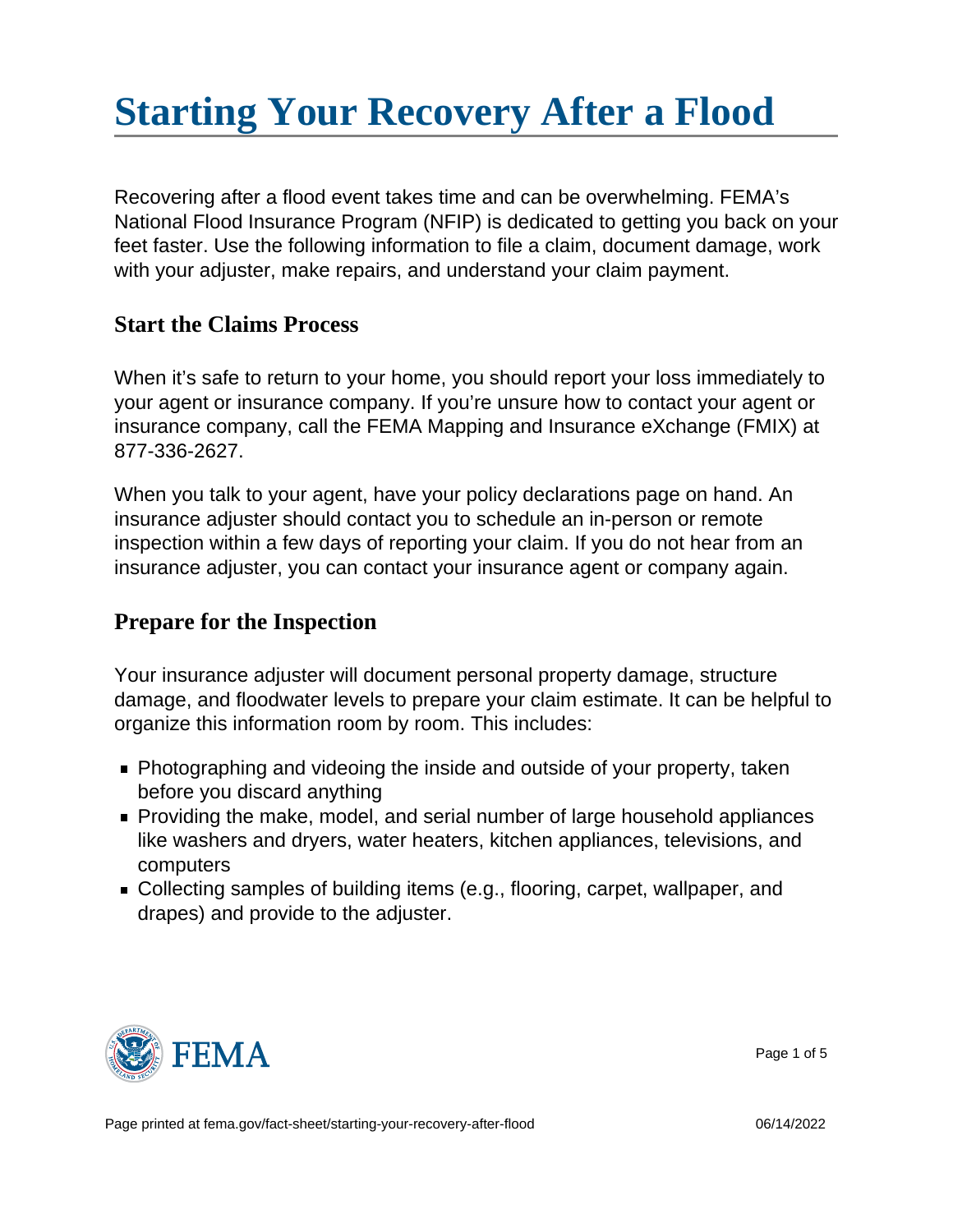After taking photographs or videos of the damage, immediately throw away flooded contents and supplies, such as perishable food items, clothing, pillows, etc., that could pose health risks. NFIP policyholders are responsible for minimizing the growth and spread of mold as much as possible after a flood. The Standard Flood Insurance Policy (SFIP) will not cover mold damage when a policyholder fails to take reasonable action within their control to prevent the growth and spread of mold. To learn more about safe and effective flood cleanup, visit EPA.gov to download the [Homeowner's and Renter's Guide to Mold](https://www.epa.gov/sites/default/files/2017-08/documents/mold._homeowners_and_renters_guide_to_cleanup_after_disasters.pdf) [Cleanup After Disasters](https://www.epa.gov/sites/default/files/2017-08/documents/mold._homeowners_and_renters_guide_to_cleanup_after_disasters.pdf).

Work with Your Insurance Adjuster

When your insurance adjuster arrives, they should show you their official identification (driver's license and company ID or Flood Control Number [FCN card]). They should also provide you with contact information, such as their email address, phone number, and the name of their adjusting firm.

Your insurance adjuster should:

- Answer questions about your claim
- Discuss the NFIP flood claims process (review the [NFIP Claims Handbook](https://www.fema.gov/sites/default/files/2020-05/FINAL_ClaimsHandbook_10252017.pdf) for additional information)
- **Inspect your property to assess the scope of damage by taking measurements** and photos
- Explain what an advance payment is and how you can receive one
- Discuss your policy coverage and limits—in terms of your structure and personal property, or both
- Submit necessary documents to substantiate your loss to your insurer
- **Confirm the name of your current mortgagee holder Ask for a current mailing** address and phone number if you are displaced
- **Discuss the availability of [Increased Cost of Compliance Coverage](https://www.fema.gov/floodplain-management/financial-help/increased-cost-compliance) if you are** eligible

Important Reminder

The flood insurance adjuster sent by your insurer will never ask you for money, collect your deductible amount, or charge you a fee for their



Page 2 of 5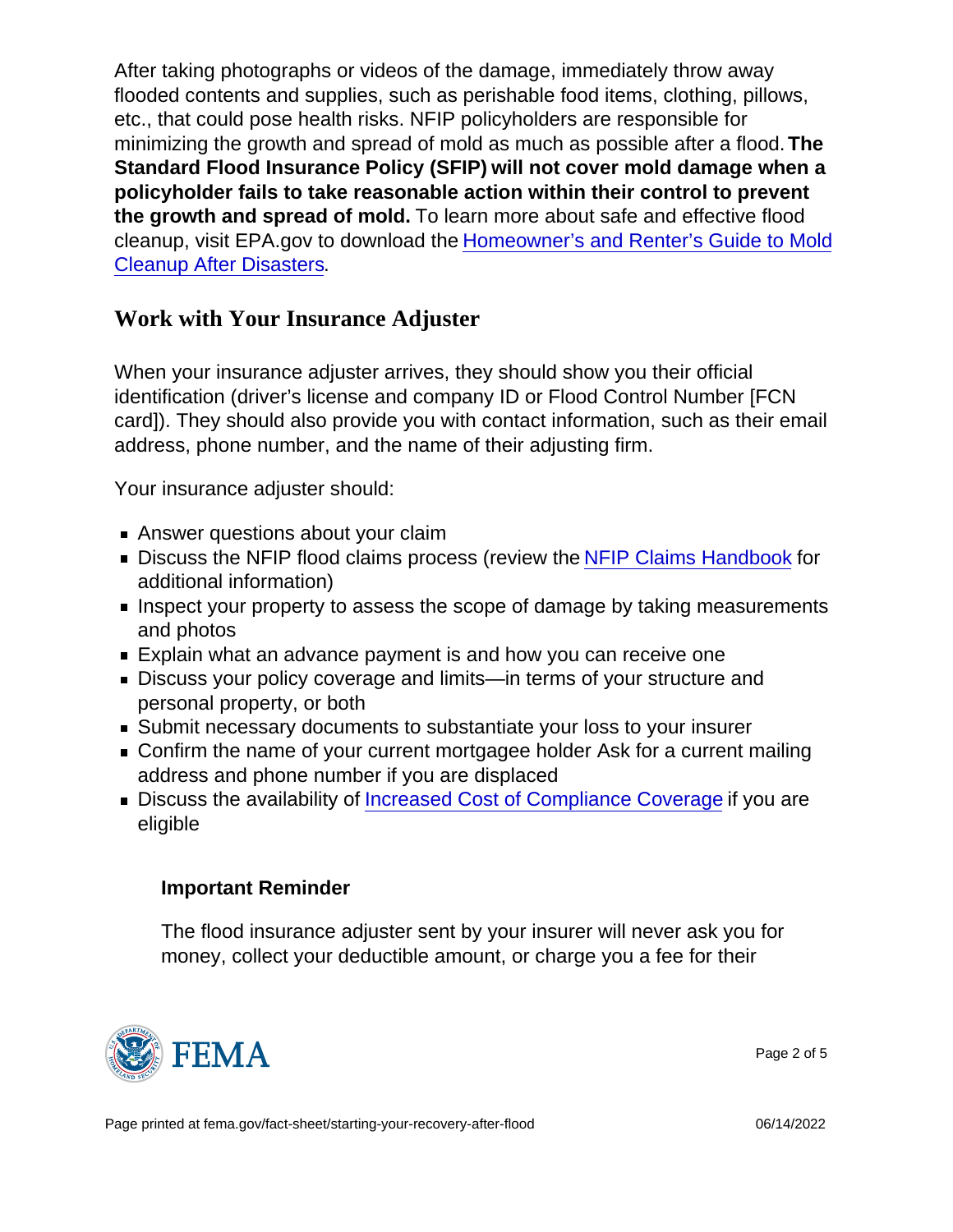service.

Your adjuster will provide you with a repair estimate that includes the visible damage observed at the time of the initial inspection based on repair costs in your area. Carefully review your estimate for accuracy and completeness. Additionally, your signature may be required on a Proof of Loss. Signing a Proof of Loss, even if you have questions about the amount, will not prevent you from requesting additional payment if necessary. If you disagree with the estimate or find additional damage later, contact your insurance company or adjuster.

Your flood insurance company is committed to paying the full amount to which you are entitled under your flood insurance policy. Be sure to ask your insurer or adjuster about your policy, what it covers, and any important deadlines you need to meet. Keep copies of all documents that are relevant to your flood claim, including all materials submitted to your insurance company and adjuster. Saving receipts, bank statements, and contractor's invoices will ensure you receive a timely claim payment for future flood events since you will be required to document that previous flood damage was repaired.

As you recover, there are several different organizations and agencies that may send representatives to your home to help with your restoration. No matter who's knocking at your door, always ask for identification and the purpose of the visit. If you are unsure of or uncomfortable with anyone you encounter who claims to be an emergency management official or if you receive a suspicious call, please contact local law enforcement and the Disaster Fraud Hotline at 866-720-5721. Do not give out your personal information. Learn more about the representatives who may visit by reviewing [Who's Knocking at Your Door](https://www.fema.gov/sites/default/files/2020-07/fema_nfip_who-knocking-your-door.pdf).

### Make Repairs

Check the building's electrical, water, HVAC systems, and structure for damage. If needed, contact service providers. Be sure to consult your insurance adjuster or insurance company before signing any agreement or contract with a cleaning, remediation, or maintenance contractor. To protect your investment, when selecting a contractor make sure they are licensed, bonded, and insured and ask to see proof. Get estimates in writing as well as project descriptions and timelines.



Page 3 of 5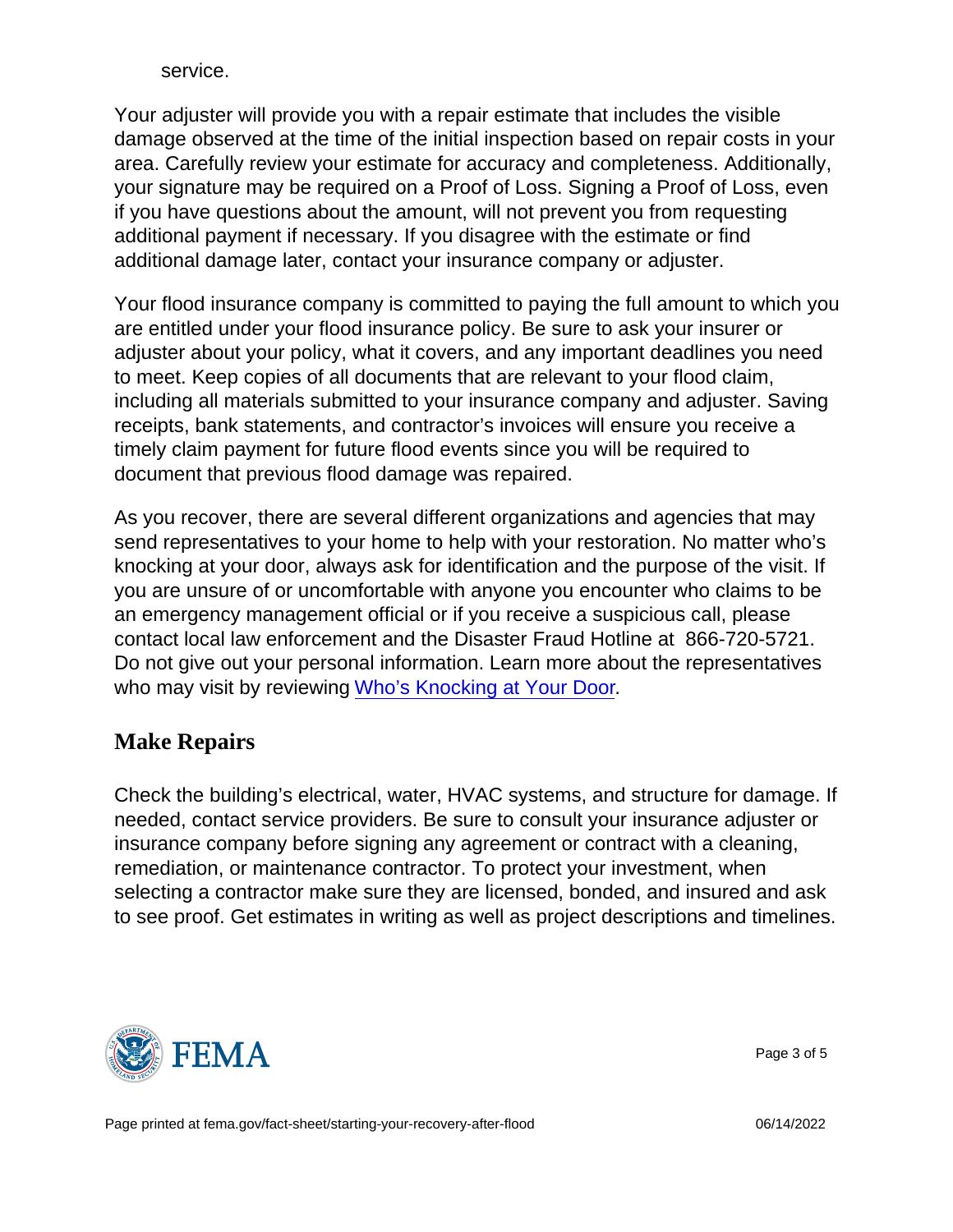Research local building rules and regulations to prepare for meetings with contractors. If you are using a contractor who is not local to the area, this is especially critical as they may not know all the permitting requirements and building regulations for your community.

Your community official can also provide useful information about what it means if your building is considered substantially damaged, provide tips on how to better protect or repair your home when rebuilding, and explain how to obtain building permits.

## Understanding Claim Payments

Flood insurance protects the life you've built when compared to the average cost of a flood. It can take four-to-eight weeks before a standard claim is finalized and paid. The claim payment check will be made out to you and/or your mortgage company/lender, which require additional sign offs.

If you receive a letter from your flood insurance company denying all or part of your claim, and you disagree with the denial, you have several options. Any policyholder insured through FEMA's NFIP has a right to appeal the denial to the agency. You must submit the appeal within 60 days after the date of the insurance company's written denial letter. You may only appeal what the insurance company declined in the denial letter. For additional information, visit [FloodSmart.gov/flood/appeal-your-claim-payment.](http://www.floodsmart.gov/flood/appeal-your-claim-payment)

#### Important Contacts

For more information on the claims process, visit [FloodSmart.gov/start](http://www.floodsmart.gov/start) or call FEMA Mapping and Insurance eXchange (FMIX) at 877-336-2627. You may want to record key contact information for your adjuster and insurance agency below.

\_\_\_\_\_\_\_\_\_\_\_\_\_\_\_\_\_\_\_\_\_\_\_\_\_\_\_\_\_\_\_\_\_\_\_\_\_\_\_\_\_\_\_\_\_\_\_\_\_\_\_\_\_\_\_\_\_\_

\_\_\_\_\_\_\_\_\_\_\_\_\_\_\_\_\_\_\_\_\_\_\_\_\_\_\_\_\_\_\_\_\_\_\_\_\_\_\_\_\_\_\_\_\_\_\_\_\_\_\_\_\_\_\_\_\_\_

\_\_\_\_\_\_\_\_\_\_\_\_\_\_\_\_\_\_\_\_\_\_\_\_\_\_\_\_\_\_\_\_\_\_\_\_\_\_\_\_\_\_\_\_\_\_\_\_\_\_\_\_\_\_\_\_\_\_

- Adjuster name:
- Adjuster telephone number:
- Adjuster email:



Page 4 of 5